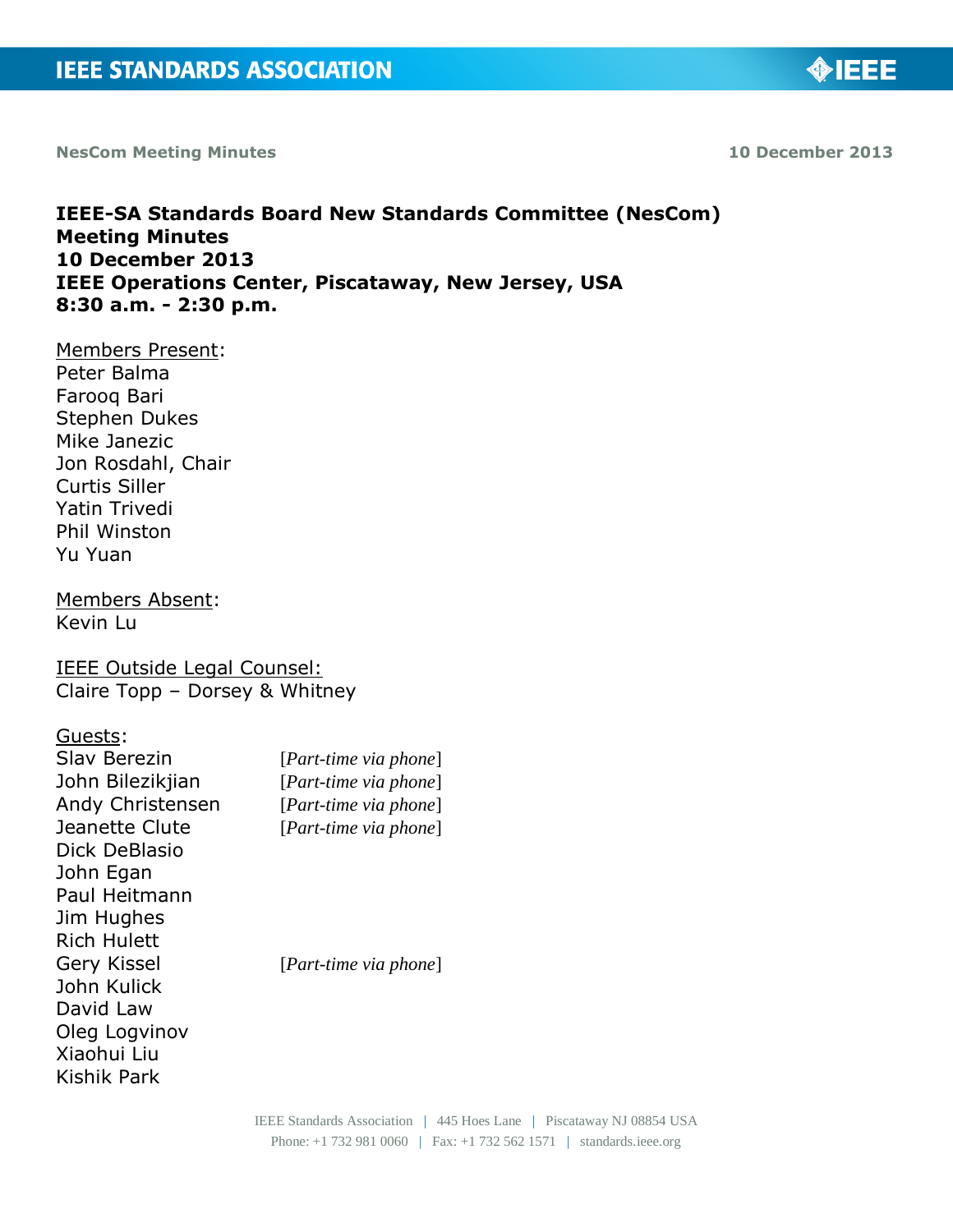## **NesCom Meeting Minutes 10 December 2013**

| Glenn Parsons              |                       |
|----------------------------|-----------------------|
| David Patterson            | [Part-time via phone] |
| Michael Schwaiger          | [Part-time via phone] |
| Sam Sciacca                |                       |
| Peter Sutherland           |                       |
| Eloy Taha                  | [Part-time via phone] |
| Diego Vicentin             |                       |
| Don Wright                 |                       |
| Jarret Zablocki            | [Part-time via phone] |
| <u> IEEE Staff:</u>        |                       |
| <b>Bill Ash</b>            | [Part-time via phone] |
| Christina Boyce            |                       |
| Justin Caso                |                       |
| Matt Ceglia                |                       |
| Terry deCourcelle          |                       |
| Tricia Gerdon              |                       |
| Krista Gluchoski           |                       |
| Lloyd Green                |                       |
| Jodi Haasz                 |                       |
| Mary Ellen Hanntz          |                       |
| <b>Yve HoSang</b>          |                       |
| <b>Noelle Humenick</b>     |                       |
| Karine Iffour              |                       |
| Konstantinos Karachalios   |                       |
| Karen Kenney               |                       |
| Mike Kipness               |                       |
| Karen Lambert              |                       |
| Greg Marchini              |                       |
| Karen McCabe               |                       |
| Adam Newman                |                       |
| Mary Lynne Nielsen         |                       |
| Lisa Perry                 |                       |
| <b>Walter Pienciak</b>     |                       |
| Dave Ringle, Administrator |                       |
| Ana Sainvilus              |                       |
| Erin Spiewak               |                       |
| Ravi Subramaniam           |                       |
| Joan Woolery               |                       |
| Malia Zaman                |                       |
| Meng Zhao                  |                       |
|                            |                       |

# **1 CALL TO ORDER**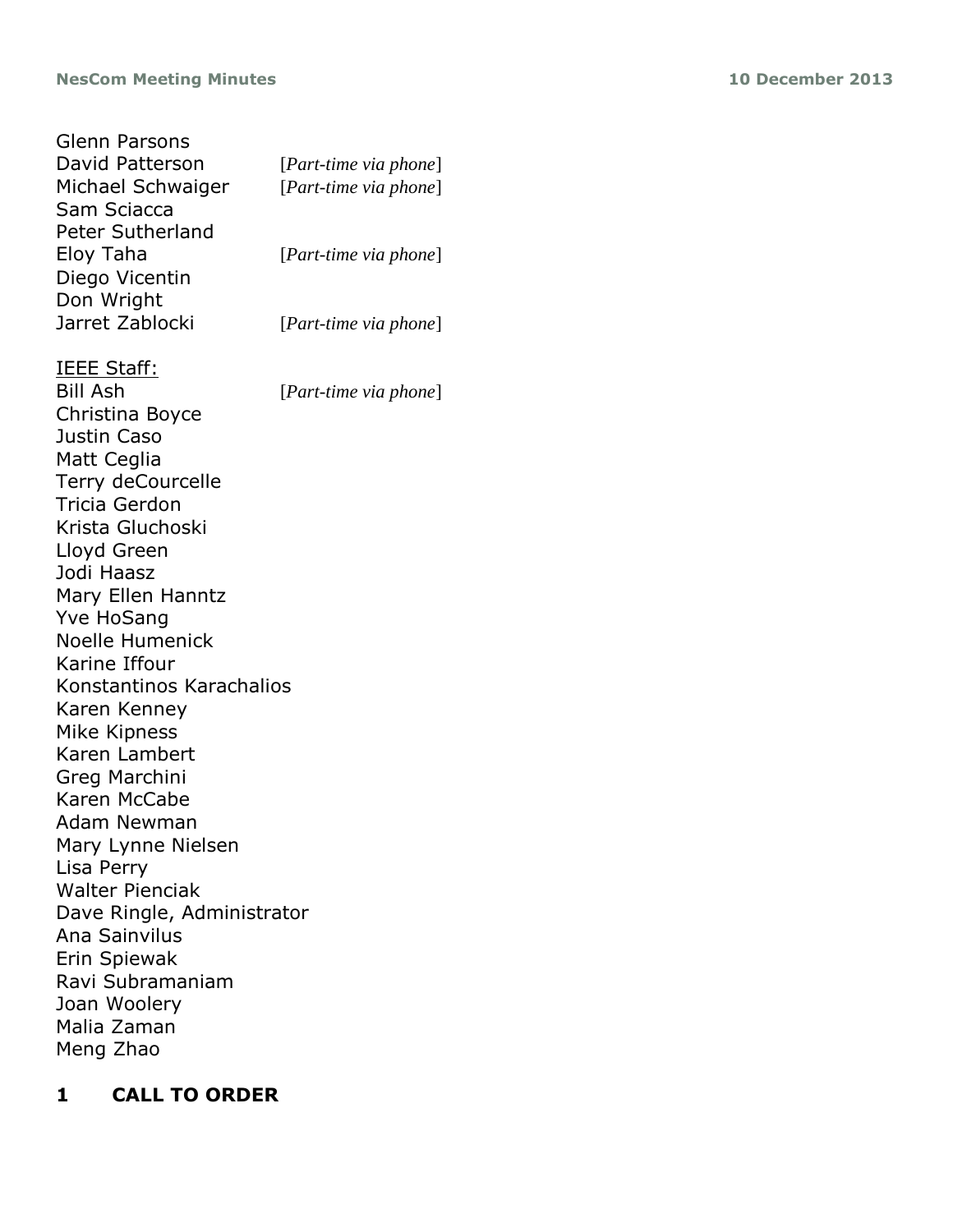Chair Rosdahl called the meeting to order at 8:35 a.m. There was a round of introductions by all present.

## **2 REVIEW AND APPROVAL OF AGENDA**

Chair Rosdahl noted that consideration of P2030.2.1 and P2030.1.1 would occur at 9:00 a.m.

P1068-2009/Cor 1 was removed from the Consent Agenda and would be discussed in conjunction with P1068 located under PARs for the Revision of Standards.

There was a motion to approve the agenda, with the noted modifications. There was no objection to unanimous consent.

## **2.1 Consent Agenda**

#### **2.1.1Withdrawal Requests**

IEEE Computer Society/Software & Systems Engineering Standards Committee

#### **P1175.5**

Standard for Computer-Aided Software Engineering (CASE) Tool Interconnections – Reference Data Metamodel for System Behavior Specifications *Recommendation: Approve PAR withdrawal*

IEEE Engineering in Medicine and Biology Society/IEEE 11073 Standards Committee

#### **P11073-10404**

Standard for Health Informatics – Personal Health Device Communication – Device Specialization – Pulse Oximeter *Recommendation: Approve PAR withdrawal*

IEEE Industry Applications Society/Petroleum & Chemical Industry

#### **P1068-2009/Cor 1**

IEEE Standard for the Repair and Rewinding of AC Electric Motors in the Petroleum, Chemical, and Process Industries – Corrigendum 1 *Recommendation: Defer consideration until March 2014*

## **2.1.2PARs to be Administratively Withdrawn**

The three items in green were added to this list during the NesCom meeting.

**P211** (APS/P) Standard Definitions of Terms for Radio Wave Propagation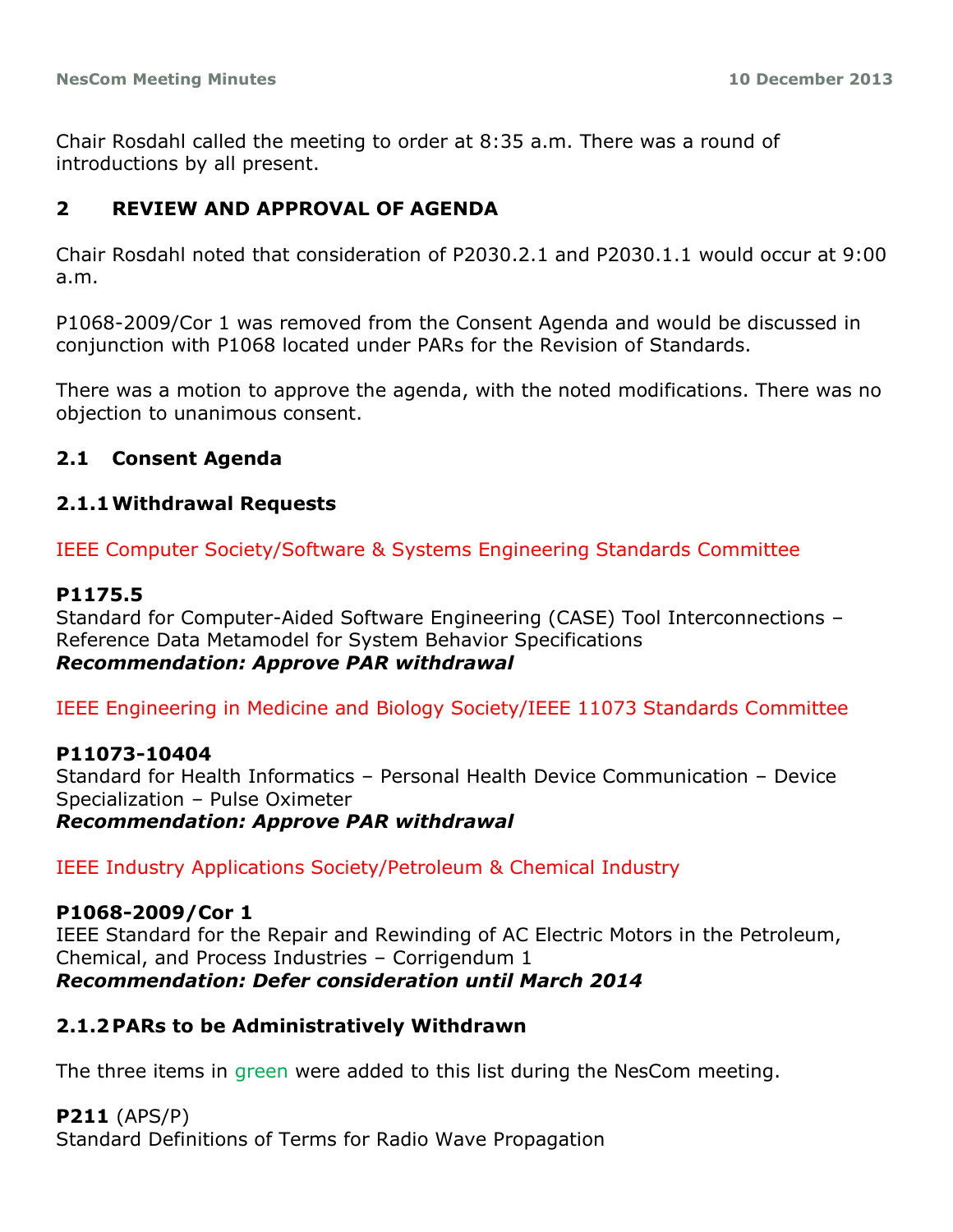# (Revision PAR)

# **P1805** (C/S2ESC)

Guide for Requirements Capture Language (RCL) (New PAR)

**P45** (IAS/PCI) Recommended Practice for Electrical Installations on Ships (Revision PAR)

# **P3001.1** (IAS/TBCC)

Recommended Practice for the Planning of Industrial and Commercial Power Systems (New PAR)

# **P1797** (PE/ED&PG)

Guide for Design and Application of Solar Technology in Commercial Power Generating Stations

(New PAR)

# **P1798** (PE/EM)

Guide for Qualification and Type Tests for Partial Discharge (PD)-Free Electrical Insulation Systems Used in Rotating Electrical Machines Fed from Voltage (New PAR)

# **P971** (PE/IC)

Guide for the Installation and Removal of Power Cables Installed in Duct Systems (Revision PAR)

## **P1659** (PE/IC)

Guide for Connectors Used In Underground Cable Joints and Terminations for Voltages of 5 – 35 kV (New PAR)

## **P323** (PE/NPE)

Standard for Qualifying Class 1E Equipment for Nuclear Power Generating Stations and Nuclear Facilities (Revision PAR)

# **PC62.41.2** (PE/SPD/LV)

Standard for Recommended Practice on Characterization of Surges in Low-Voltage (1000 V and less) AC Power Circuits (Revision PAR)

**P1646** (PE/SUB)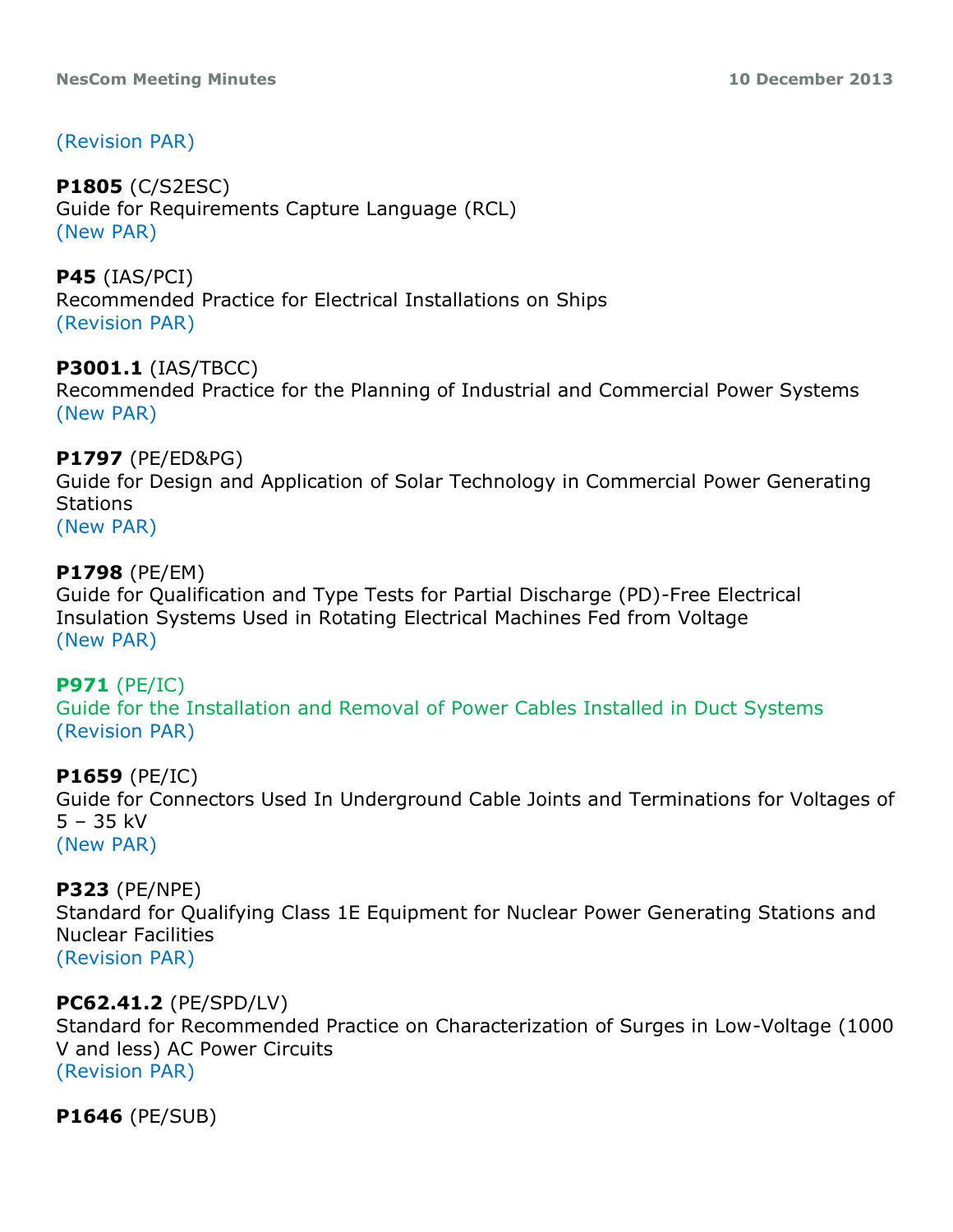Standard Communication Delivery Time Performance Requirements for Electric Power Substation Automation (Revision PAR)

**P1806** (PE/T&D) Guide for Placement of Overhead and Underground Switching and Overcurrent Protection Equipment (New PAR)

# **P1705** (SASB/SCC31)

Standard for Compliance Testing to Utility Industry Metering Communications Protocol **Standards** (New PAR)

# **P16** (VT/RTSC)

Standard for Electrical and Electronic Control Apparatus on Rail Vehicles (Revision PAR)

## **P1558-2004/Cor1** (VT/RTSC)

IEEE Standard for Software Documentation for Rail Equipment and Systems – Corrigendum 1: Coordination between IEEE Std 1558TM and recent changes to other software standards (New PAR)

## **P1627** (VT/RTSC)

Standard for Grounding Practices for DC Electrification Overhead Contact Systems, Including Application of Lightning Arresters, for Transit Systems (New PAR)

## **P1653.1** (VT/RTSC)

Standard for Traction Power Rectifier Transformers for Substation Applications up to 1500 Volts dc Nominal Output (New PAR)

## **P1653.5** (VT/RTSC)

Recommended Practice for Controlled Rectifiers for Traction Power Substation **Applications** (New PAR)

## **P1791** (VT/RTSC)

Recommended Practice for Terminology Used for Direct Current Electric Transit Overhead Contact Systems (New PAR)

# **3 APPROVAL OF MINUTES FROM THE 22 AUGUST 2013 NESCOM MEETING**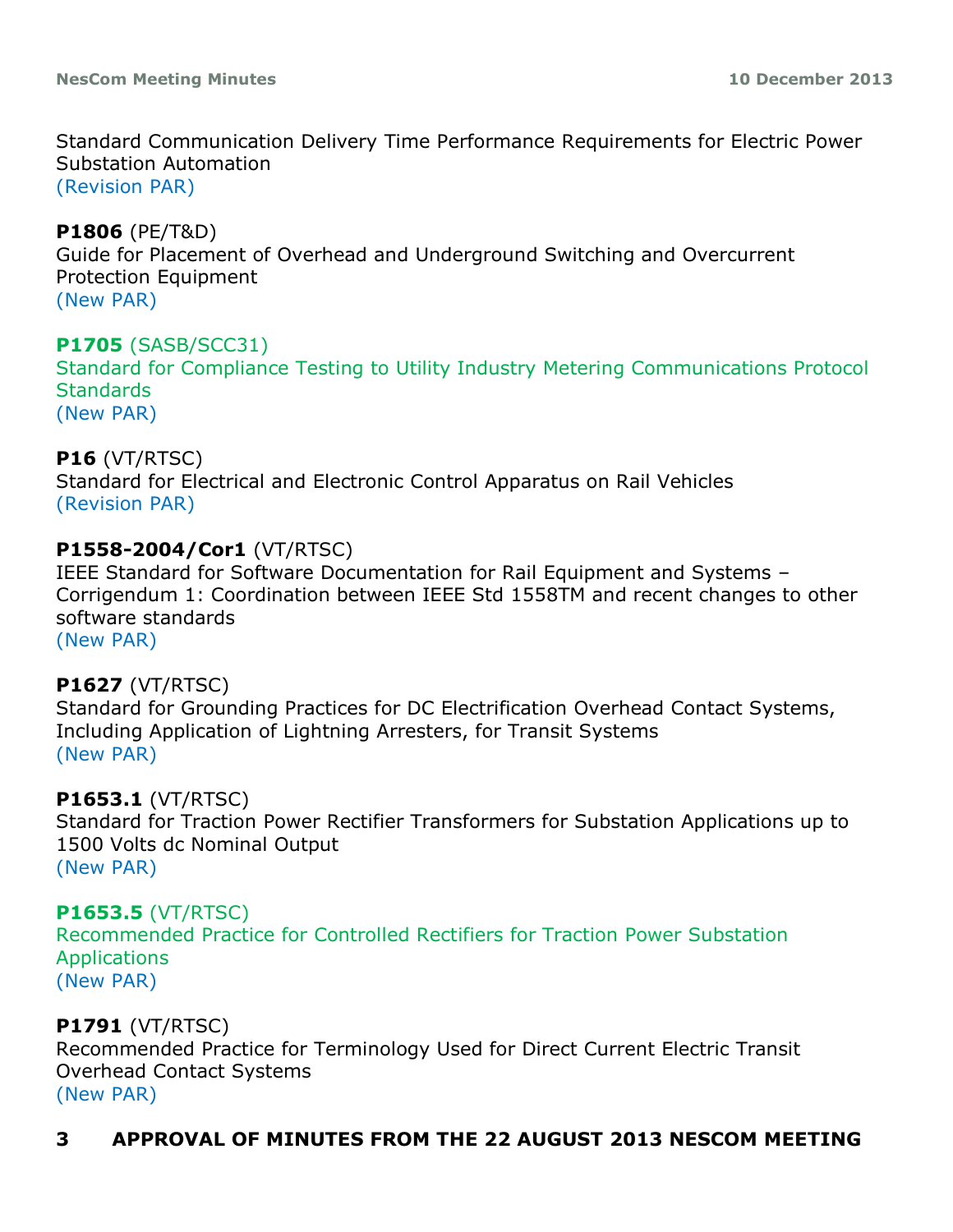There was a motion to approve the August meeting minutes. There was no objection to unanimous consent.

# **4 PARS FOR DISCUSSION**

#### **4.1 Modified PARs**

IEEE Computer Society/LAN/MAN Standards Committee

#### **P802.1AX**

Standard for Local and Metropolitan Area Networks – Link Aggregation *Recommendation: Approve modified PAR*

#### **P802.1Q**

Standard for Local and Metropolitan Area Networks – Bridges and Bridged Networks *Recommendation: Approve modified PAR*

IEEE Industry Applications Society/Petroleum & Chemical Industry

#### **P1584**

Guide for Performing Arc-Flash Hazard Calculations *Recommendation: Approve modified PAR*

#### **P60079-30-1**

Explosive Atmospheres – Part 30-1: Electrical Resistance Trace Heating – General and Testing Requirements

*Recommendation: Approve modified PAR*

IEEE Nanotechnology Council/Standards Committee

#### **P62659**

Standard for Large Scale Manufacturing of Nanoelectronics *Recommendation: Approve modified PAR*

IEEE Power and Energy Society/Electric Machinery

#### **P117**

Standard Test Procedure for Thermal Evaluation of Systems of Insulating Materials for Random-Wound AC Electric Machinery *Recommendation: Approve modified PAR*

IEEE Power and Energy Society/Surge Protective Devices/Low Voltage

#### **PC62.69**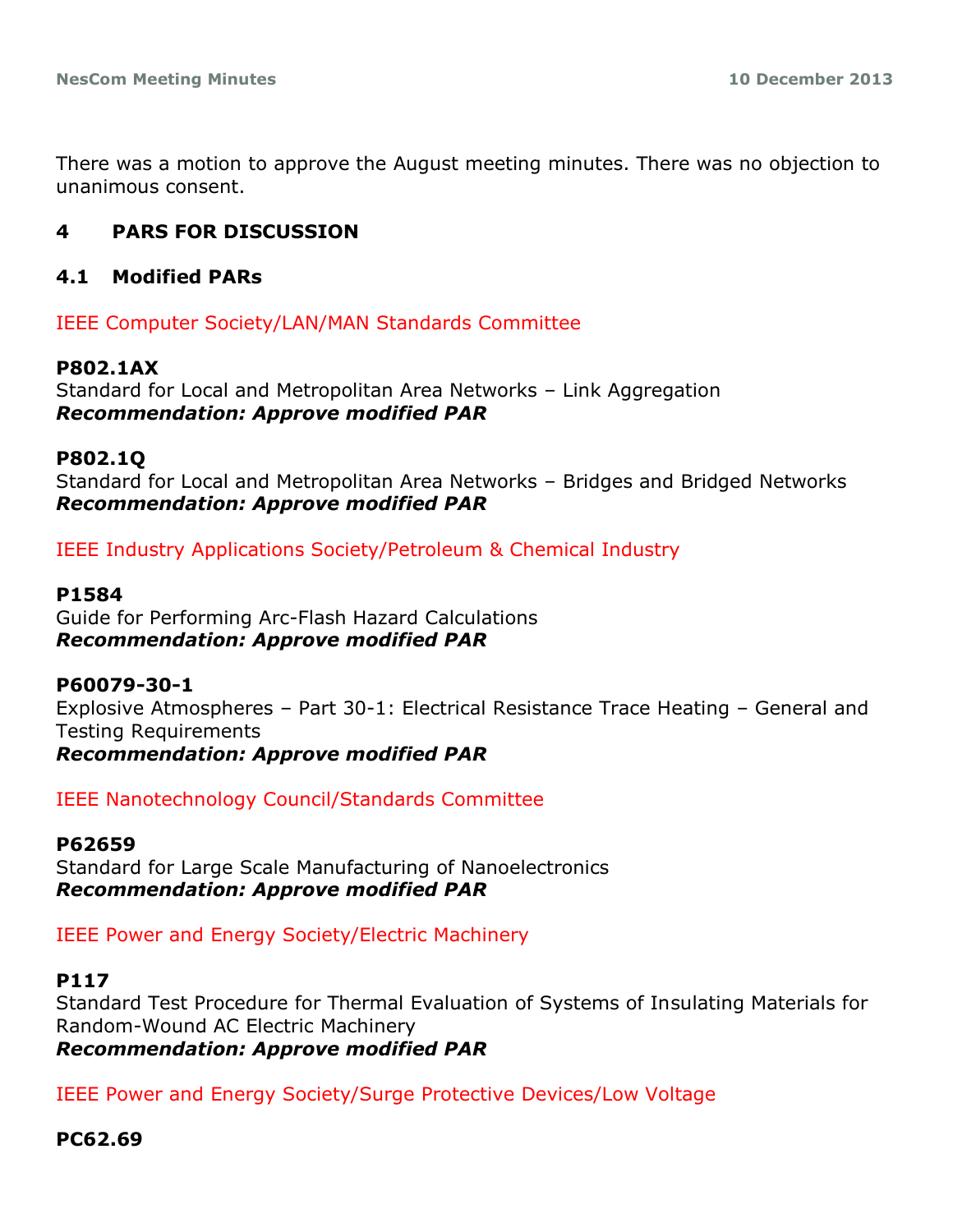Standard for the Surge Parameters of Isolating Transformers Used in Networking Devices and Equipment *Recommendation: Approve modified PAR*

IEEE Power and Energy Society/Switchgear

#### **PC37.010**

Application Guide for AC High-Voltage Circuit Breakers >1000 Vac Rated on a Symmetrical Current Basis *Recommendation: Approve modified PAR*

IEEE Power and Energy Society/Transmission and Distribution

#### **P1895**

Standard for Below-Grade Inspection and Assessment of Corrosion on Steel Transmission, Distribution, and Substation Structures *Recommendation: Approve modified PAR*

IEEE Power and Energy Society/Transformers

#### **PC57.130**

Guide for the Use of Dissolved Gas Analysis Applied to Factory Temperature Rise Tests for the Evaluation of Mineral Oil-Immersed Transformers and Reactors *Recommendation: Approve modified PAR*

#### **PC57.637**

Guide for the Reclamation of Mineral Insulating Oil and Criteria for Its Use *Recommendation: Approve modified PAR*

IEEE-SASB Coordinating Committees/SCC31 – Automatic Meter Reading and Energy **Management** 

#### **P1705**

Protocol Implementation Conformance Statement (PICS) Proforma Standard for IEEE 1701 and IEEE 1377

*Recommendation: Disapprove modified PAR*

#### **4.2 Extension Requests**

#### IEEE Computer Society/Design Automation

#### **P1735**

Recommended Practice for Encryption and Management of Electronic Design Intellectual Property (IP)

*Recommendation: Approve request for an extension until December 2014*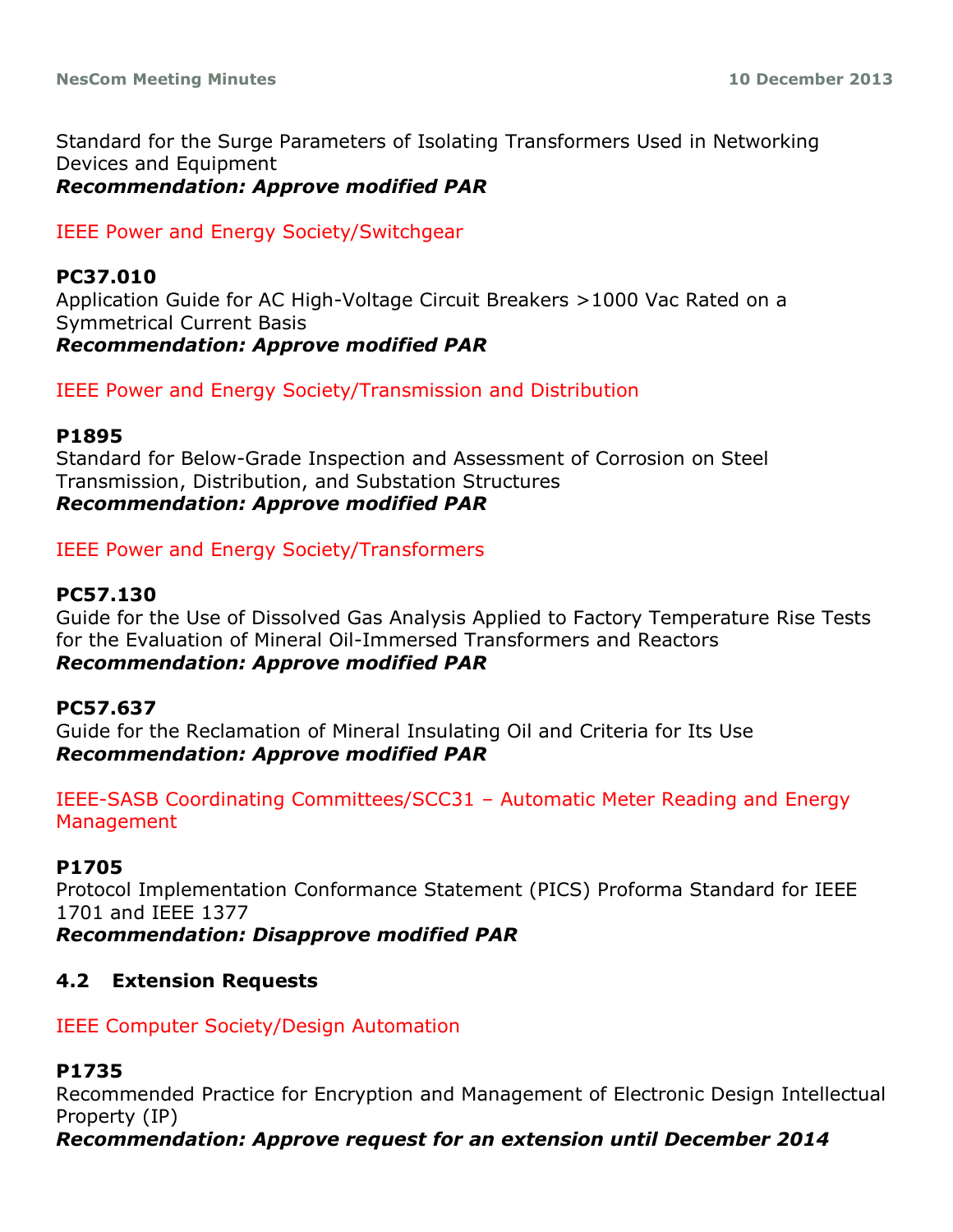## IEEE Computer Society/LAN/MAN Standards Committee

#### **P802**

Standard for Local and Metropolitan Area Networks: Overview and Architecture *Recommendation: Approve request for an extension until December 2014*

IEEE Computer Society/Learning Technology

#### **P1484.13.3**

Recommended Practice for Learning Technology – ISO 21000-2:2005 Information Technology – Multimedia Framework (MPEG-21) – Part 2: Digital Item Declaration Mapping to the Conceptual Model for Resource Aggregation

*Recommendation: Approve request for an extension until December 2014*

#### **P1484.13.4**

Recommended Practice for Learning Technology – IMS Content Packaging Information Model (CP) Version 1.2 – Mapping to the Conceptual Model for Resource Aggregation *Recommendation: Approve request for an extension until December 2015*

#### **P1484.13.6**

Recommended Practice for Learning Technology – Open Archives Initiative Object Reuse and Exchange Abstract Model (OAI-ORE) – Mapping to the Conceptual Model for Resource Aggregation

*Recommendation: Approve request for an extension until December 2014*

IEEE Computer Society/Software & Systems Engineering Standards Committee

#### **P730**

Standard for Software Quality Assurance Processes *Recommendation: Approve request for an extension until December 2014*

IEEE Computer Society/Test Technology

#### **P1804**

Standard for Fault Accounting and Coverage Reporting to Digital Modules (FACR) *Recommendation: Approve request for an extension until December 2014*

IEEE Engineering in Medicine and Biology Society/Standards Committee

#### **P1708**

Standard for Wearable Cuffless Blood Pressure Measuring Devices *Recommendation: Approve request for an extension until December 2014*

IEEE Electromagnetic Compatibility Society/Standards Development Committee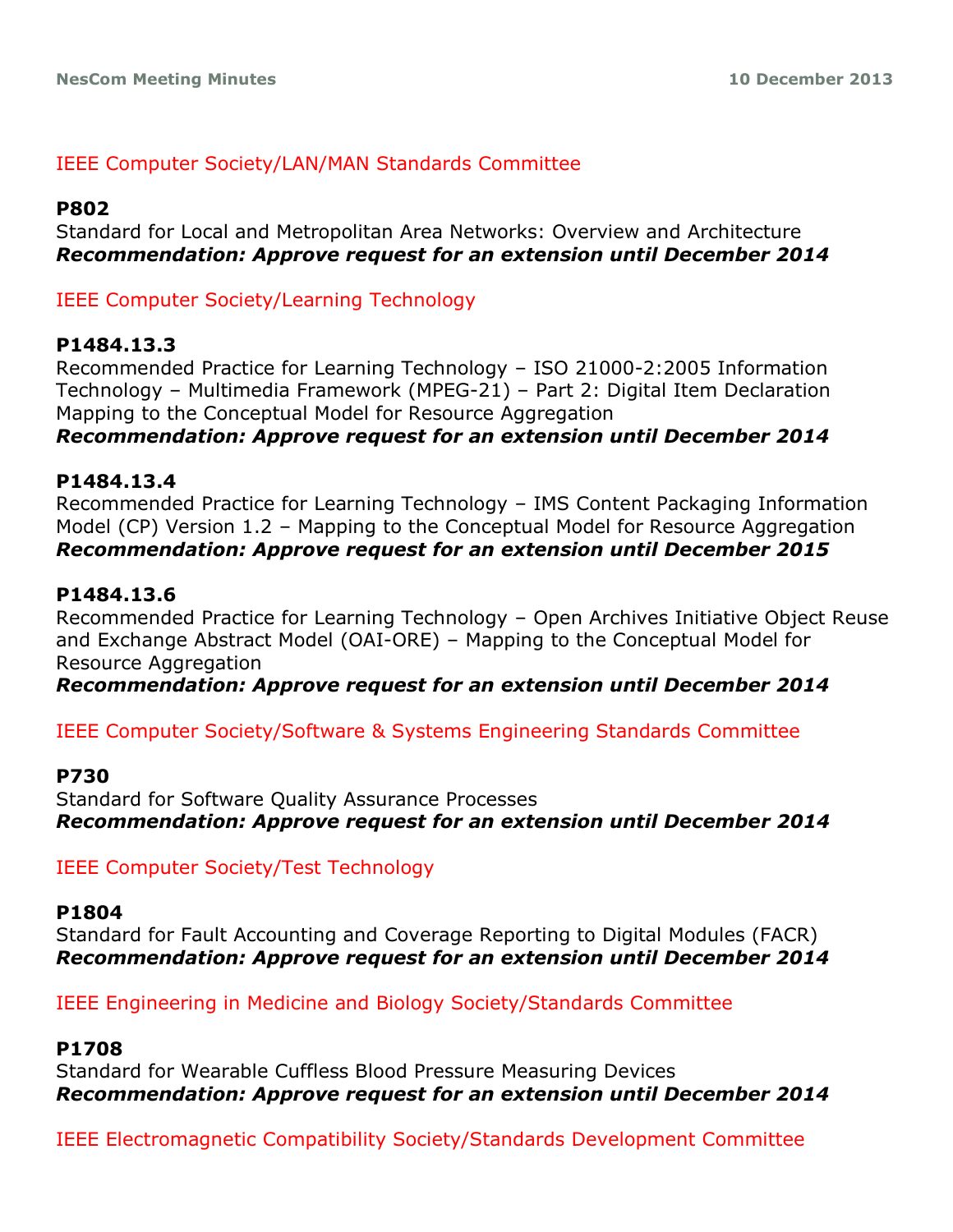# **P1642**

Recommended Practice for Protecting Public Accessible Computer Systems from Intentional EMI

*Recommendation: Approve request for an extension until December 2014*

## **P1688**

Standard for Requirements for the Control of Electromagnetic Interference Characteristics of Replaceable Electronic Modules *Recommendation: Approve request for an extension until December 2014*

IEEE Industry Applications Society/Petroleum & Chemical Industry

## **P1566**

Standard for Performance of Adjustable Speed AC Drives Rated 375 kW and Larger *Recommendation: Approve request for an extension until December 2014*

## **P1580.1**

Recommended Practice for Insulated Bus Pipe for Use on Shipboard and Fixed or Floating Platforms

*Recommendation: Approve request for an extension until December 2015*

## **P1584**

Guide for Performing Arc-Flash Hazard Calculations *Recommendation: Approve request for an extension until December 2017*

## **P1584.1**

Guide for the Specification of Scope and Deliverable Requirements for an Arc-Flash Hazard Calculation Study in Accordance with IEEE 1584

## *Recommendation: Approve request for an extension until December 2014*

# **P1716**

Recommended Practice for Managing Natural Disaster Impact on Key Electrical Systems and Installations in Petroleum and Chemical Facilities

*Recommendation: Approve request for an extension until December 2014*

# IEEE Industry Applications Society/Technical Books Coordinating Committee

## **P3000**

Recommended Practice for the Engineering of Industrial and Commercial Power Systems *Recommendation: Approve request for an extension until December 2016*

# **P3004.3**

Recommended Practice for the Application of Low-Voltage Fuses in Industrial and Commercial Power Systems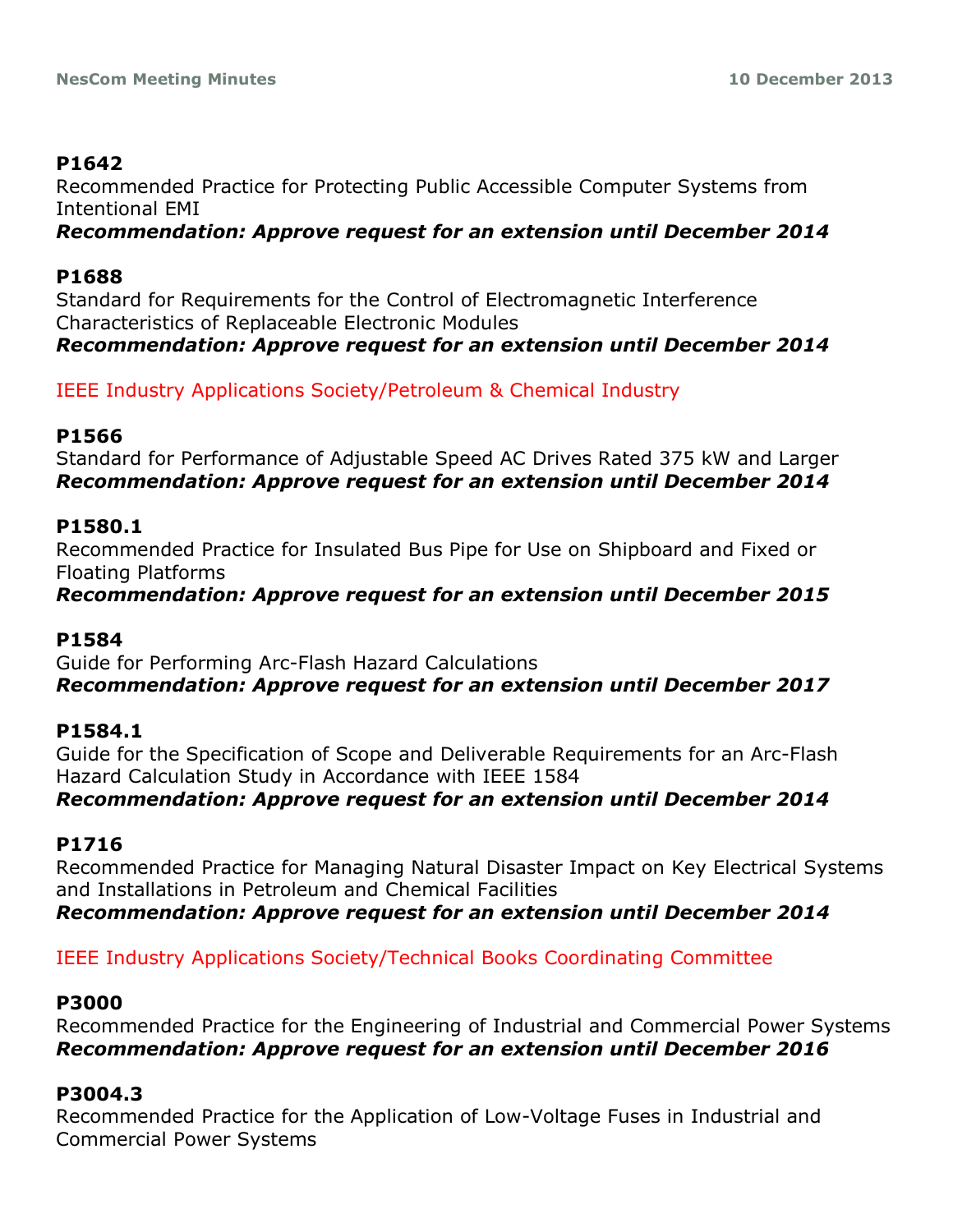# *Recommendation: Approve request for an extension until December 2014*

## **P3004.5**

Recommended Practice for the Application of Low-Voltage Circuit Breakers in Industrial and Commercial Power Systems

*Recommendation: Approve request for an extension until December 2014*

IEEE Power and Energy Society/Energy Development & Power Generation

## **P421.2**

Guide for Identification, Testing, and Evaluation of the Dynamic Performance of Excitation Control Systems

*Recommendation: Approve request for an extension until December 2014*

#### **P810**

Standard for Hydraulic Turbine and Generator Shaft Couplings and Shaft Runout **Tolerances** 

*Recommendation: Approve request for an extension until December 2014*

## **P1595**

Standard for Designating and Quantifying Green Energy Projects in the Electricity Sector *Recommendation: Approve request for an extension until December 2015*

IEEE Power and Energy Society/Electric Machinery

## **P117**

Standard Test Procedure for Thermal Evaluation of Systems of Insulating Materials for Random-Wound AC Electric Machinery *Recommendation: Approve request for an extension until December 2014*

## **P1812**

Guide for Testing Permanent Magnet Machines *Recommendation: Approve request for an extension until December 2014*

## IEEE Power and Energy Society/Insulated Conductors

#### **P575**

Guide for Bonding Sheaths and Shields of Single-Conductor Power Cables Rated 5 – 500 kV

*Recommendation: Approve request for an extension until December 2014*

## **P848**

Standard Procedure for the Determination of the Ampacity Derating Factor for Fire-Protected Cable Systems

*Recommendation: Approve request for an extension until December 2014*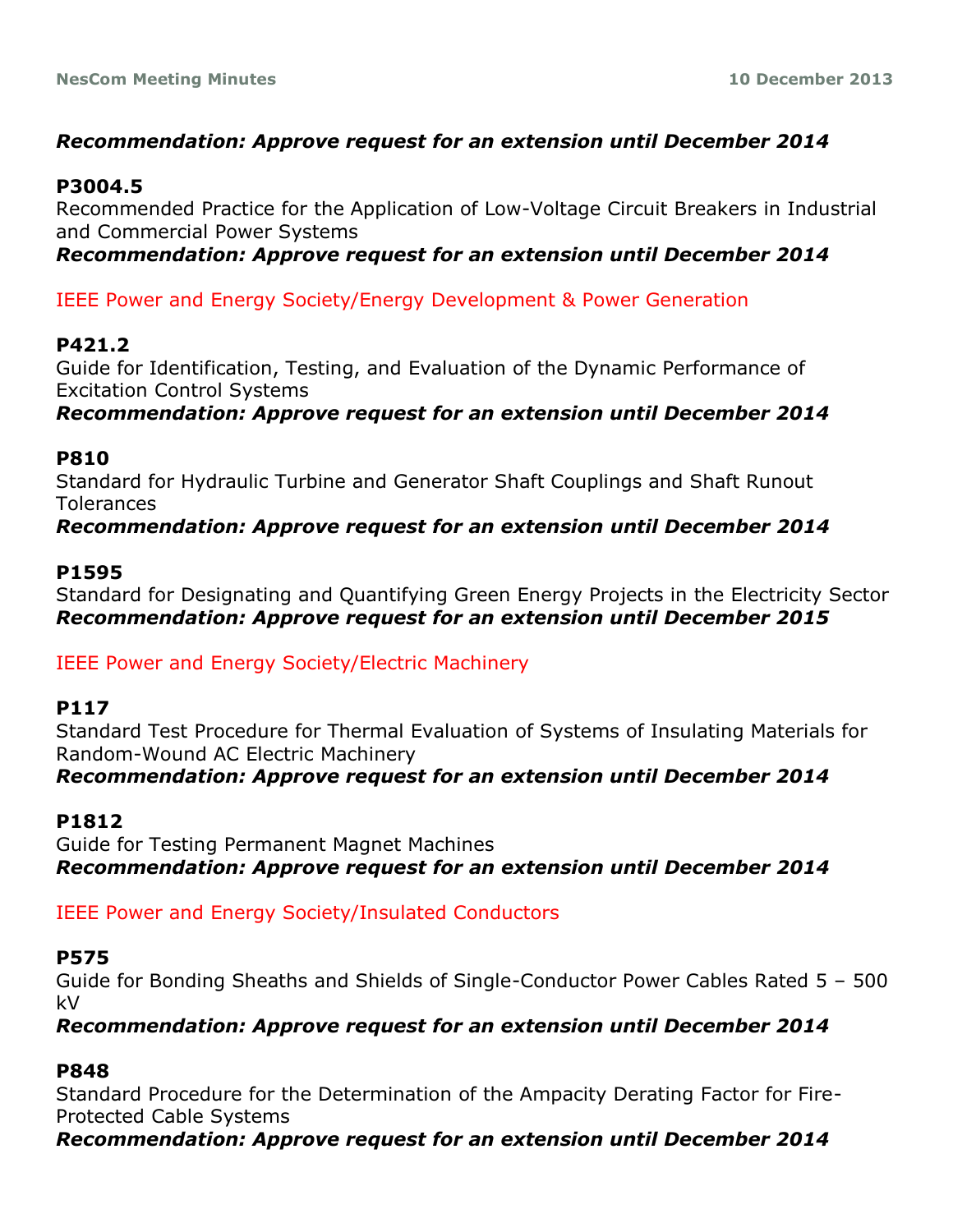## **P971**

Guide for the Installation and Removal of Power Cables Installed in Duct Systems *Recommendation: Disapprove request for an extension*

P971 was added to the list in item 2.1.2.

# **P1254**

Guide for Soil Thermal Stability *Recommendation: Approve request for an extension until December 2015*

IEEE Power and Energy Society/Nuclear Power Engineering

## **P62582-5**

Nuclear Power Plants – Instrumentation and Control Important to Safety – Electrical Equipment Condition Monitoring Methods Part 5: Optical Time Domain Reflectometry *Recommendation: Approve request for an extension until December 2015*

IEEE Power and Energy Society/Power System Analysis, Computing, and Economics **Committee** 

## **P1729**

Recommended Practice for Electric Power Distribution System Analysis *Recommendation: Approve request for an extension until December 2014*

IEEE Power and Energy Society/Power System Relaying

## **PC37.95**

Guide for Protective Relaying of Utility-Consumer Interconnections *Recommendation: Approve request for an extension until December 2014*

## **PC37.98**

Standard for Seismic Qualification Testing of Protective Relays and Auxiliaries for Nuclear **Facilities** 

*Recommendation: Approve request for an extension until December 2014*

## **PC57.13.3**

Guide for Grounding of Instrument Transformer Secondary Circuits and Cases *Recommendation: Approve request for an extension until December 2015*

IEEE Power and Energy Society/Surge Protective Devices/High Voltage

## **PC62.92.2**

Guide for the Application of Neutral Grounding in Electrical Utility Systems Part II – Synchronous Generator Systems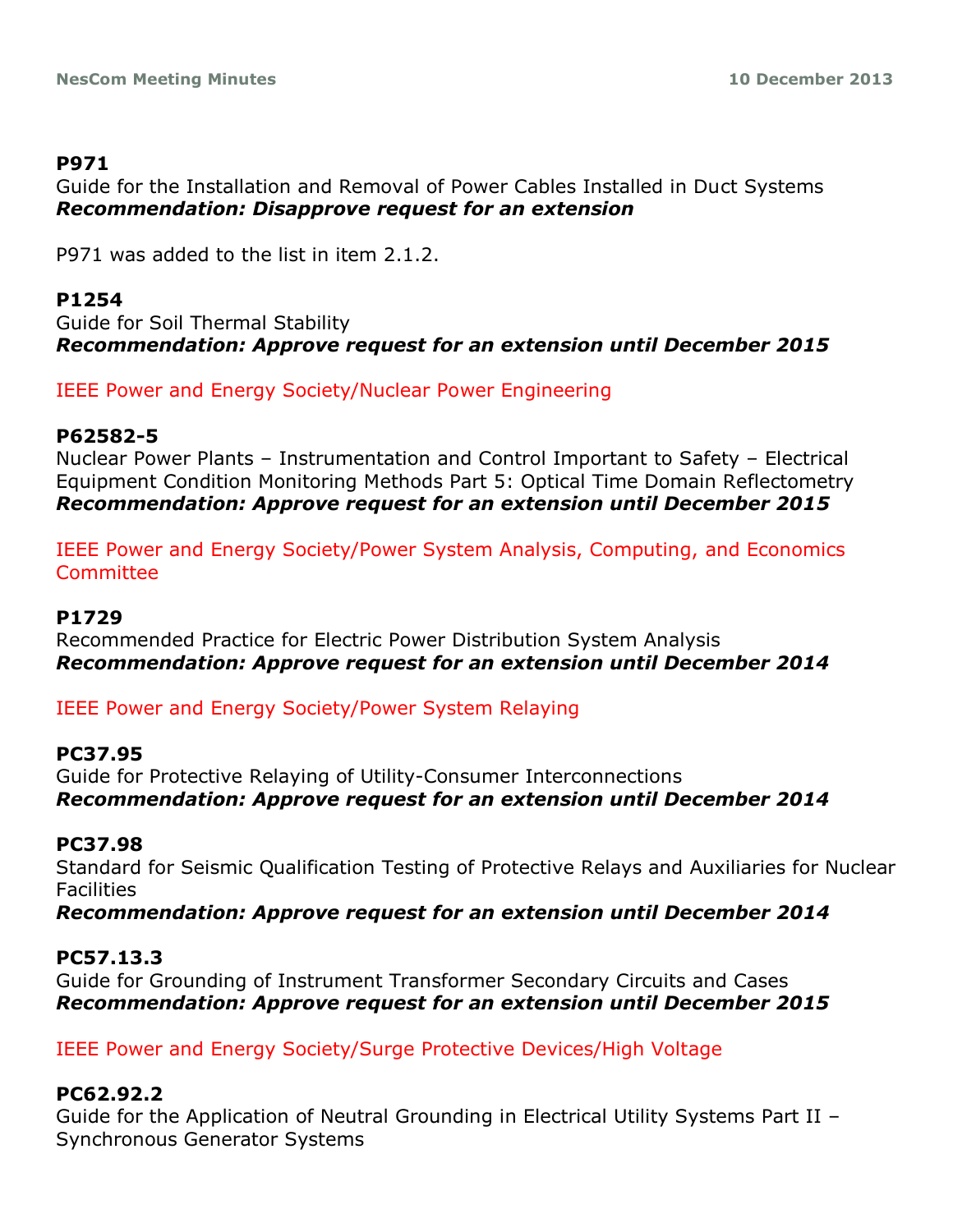# *Recommendation: Approve request for an extension until December 2015*

## **PC62.92.4**

Guide for the Application of Neutral Grounding in Electrical Utility Systems, Part IV – Distribution

*Recommendation: Approve request for an extension until December 2014*

IEEE Power and Energy Society/Substations

## **P693**

Recommended Practice for Seismic Design of Substations *Recommendation: Approve request for an extension until December 2016*

## **PC37.122.1**

Guide for Gas-Insulated Substations *Recommendation: Approve request for an extension until December 2014*

## **PC37.122.4**

Application and User Guide for Gas-Insulated Transmission Lines (GIL), Rated 72.5 kV and Above

*Recommendation: Approve request for an extension until December 2014*

## IEEE Power and Energy Society/Switchgear

**PC37.010** Application Guide for AC High-Voltage Circuit Breakers >1000 Vac Rated on a Symmetrical Current Basis *Recommendation: Approve request for an extension until December 2015*

**PC37.30.2** Guide for Wind Loading Evaluation of High Voltage (>1000 V) Air Break Switches *Recommendation: Approve request for an extension until December 2015*

IEEE Power and Energy Society/Transmission and Distribution

## **P519**

Recommended Practices and Requirements for Harmonic Control in Electric Power **Systems** 

*Recommendation: Approve request for an extension until December 2014*

## **P1564**

Guide for Voltage Sag Indices *Recommendation: Approve request for an extension until December 2014*

IEEE Power and Energy Society/Transformers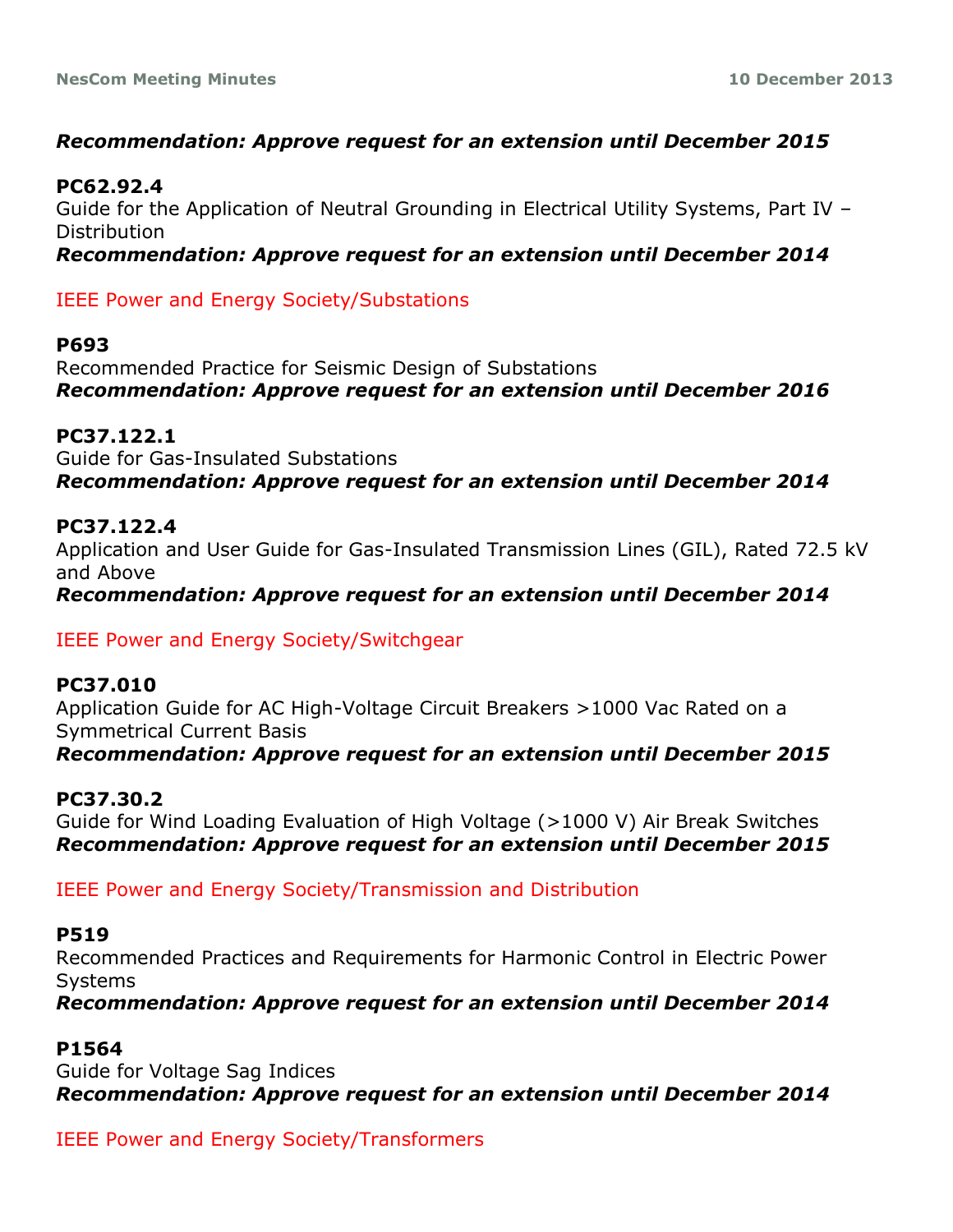#### **P65700-19-03**

Standard for Bushings for DC Application *Recommendation: Approve request for an extension until December 2014*

IEEE-SASB Coordinating Committees/SCC20 – Test and Diagnosis for Electronic Systems

#### **P1232.3**

Guide for the Use of Artificial Intelligence Exchange and Service Tie to All Test Environments (AI-ESTATE) *Recommendation: Approve request for an extension until December 2014*

IEEE-SASB Coordinating Committees/SCC21 – Fuel Cells, Photovoltaics, Dispersed Generation, and Energy Storage

#### **P1361**

Guide for Selection, Charging, Test, and Evaluation of Lead-Acid Batteries Used in Stand-Alone Photovoltaic (PV) Systems *Recommendation: Approve request for an extension until December 2014*

IEEE-SASB Coordinating Committees/SCC31 – Automatic Meter Reading and Energy Management

#### **P1705**

Standard for Compliance Testing to Utility Industry Metering Communications Protocol **Standards** 

#### *Recommendation: Disapprove request for an extension*

P1705 was added to the list in item 2.1.2.

IEEE-SASB Coordinating Committees/SCC40 – Earth Observation

#### **P2030.1**

Guide for Electric-Sourced Transportation Infrastructure *Recommendation: Approve request for an extension until December 2015*

IEEE Vehicular Technology Society/Rail Transportation Standards Committee

#### **P1653.5**

Recommended Practice for Controlled Rectifiers for Traction Power Substation Applications

*Recommendation: Disapprove request for an extension*

P1653.5 was added to the list in item 2.1.2.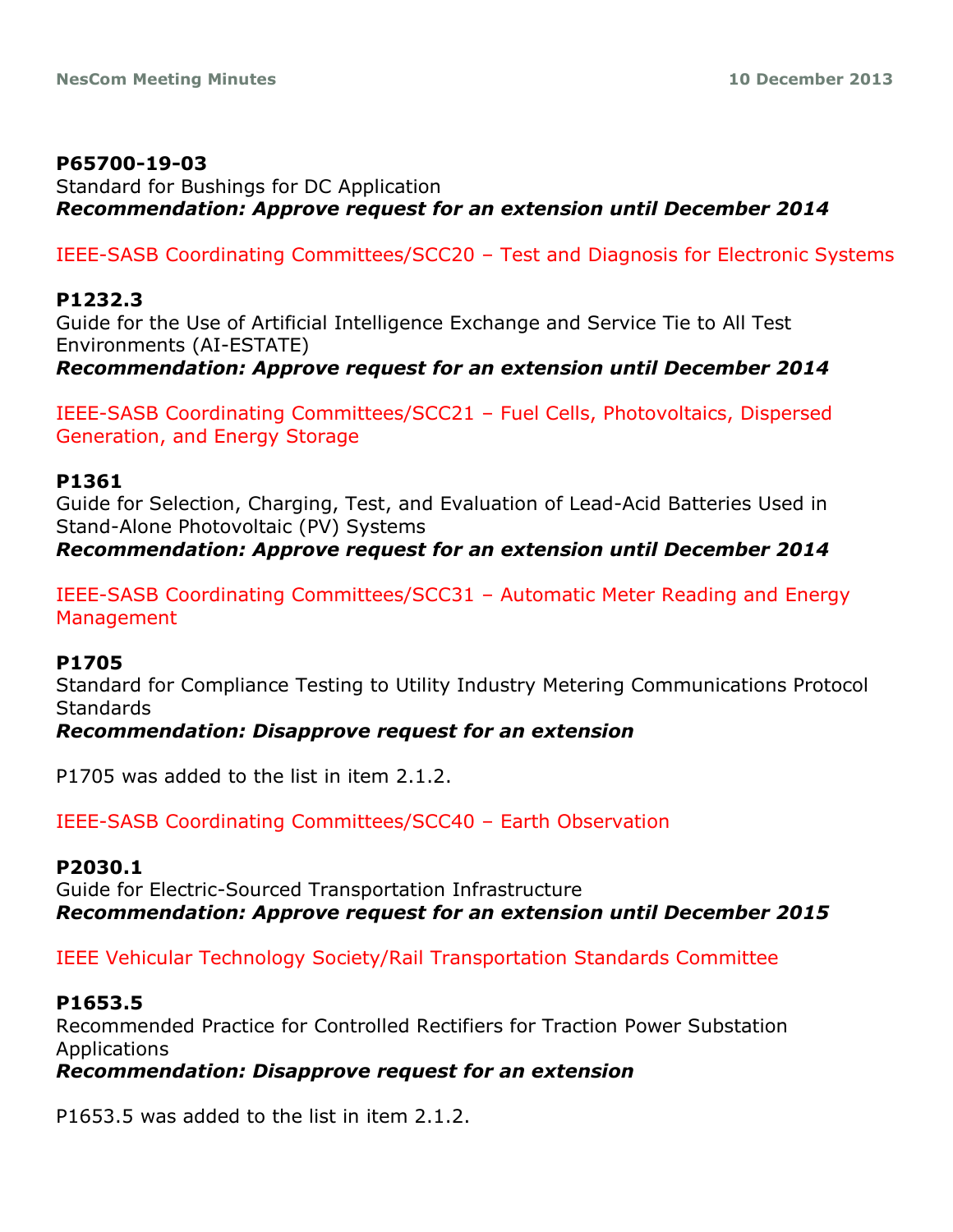# **P1653.6**

Recommended Practice for Grounding of Direct Current Equipment Enclosures in Traction Power Distribution Facilities

*Recommendation: Approve request for an extension until December 2014*

# **4.3 New PARs**

IEEE-SA Board of Governors/Corporate Advisory Group

## **P2404**

Standard for Power Plant De-Nitrogen Oxide (DeNOx) Plate-Type Catalyst *Recommendation: Approve new PAR until December 2017*

IEEE Computer Society/Design Automation

## **P1666.1**

SystemC Analog/Mixed-Signal (AMS) Extensions Language Reference Manual *Recommendation: Approve new PAR until December 2017*

## **P2401**

Standard Format for LSI-Package-Board Interoperable Design *Recommendation: Approve new PAR until December 2017*

IEEE Computer Society/LAN/MAN Standards Committee

## **P802.3br**

Standard for Ethernet Amendment: Specification and Management Parameters for Interspersing Express Traffic *Recommendation: Approve new PAR until December 2017*

## **P802.3bt**

Standard for Ethernet Amendment: Physical Layer and Management Parameters for DTE Power via MDI over 4-Pair

*Recommendation: Approve new PAR until December 2017*

## **P802.3bu**

Standard for Ethernet Amendment: Physical Layer and Management Parameters for 1- Pair Power over Data Lines *Recommendation: Approve new PAR until December 2017*

IEEE Computer Society/Standards Activities Board

**P1857.4** Standard for 2nd Generation IEEE 1857 Video Coding *Recommendation: Approve new PAR until December 2017*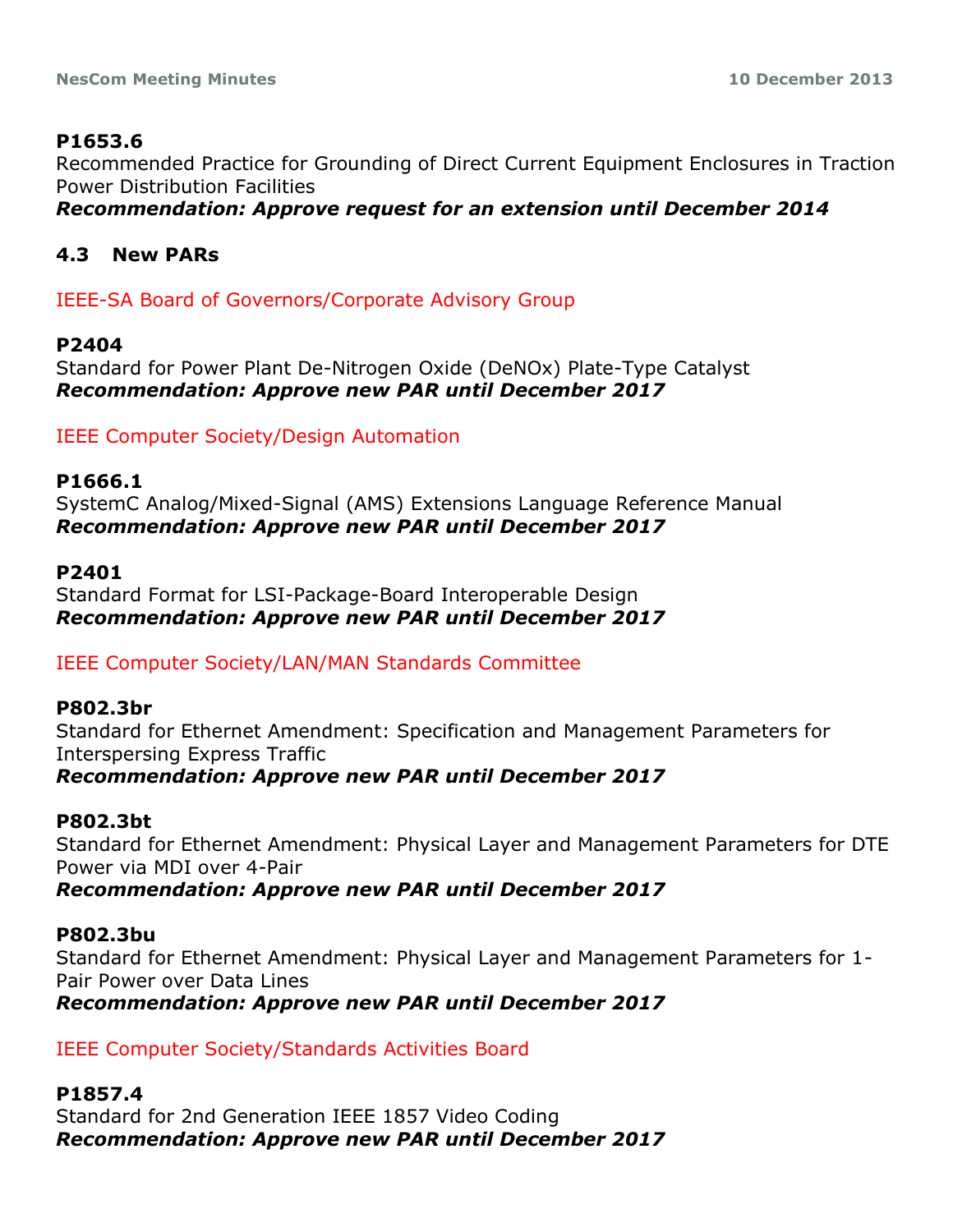# **P1857.5**

Standard for Advanced Mobile Speech and Audio *Recommendation: Approve new PAR until December 2017*

**P1857.6** Standard for Digital Media Content Description *Recommendation: Approve new PAR until December 2017*

# IEEE Communications Society/Power Line Communications

# **P1905.1a**

Standard for a Convergent Digital Home Network for Heterogeneous Technologies Amendment: Support of new MAC/PHYs and enhancements *Recommendation: Approve new PAR until December 2017*

IEEE Electron Devices Society/Microelectromechanical Systems (MEMS) Standards Development Committee

## **P2700**

Standard for Sensor Performance Parameter Definitions *Recommendation: Conditionally Approve new PAR until December 2017; conditional upon SASB acceptance of the Sponsor P&P*

IEEE Industry Applications Society/Technical Books Coordinating Committee

## **P3004.4**

Recommended Practice for the Application of Medium- and High-Voltage Fuses in Industrial and Commercial Power Systems *Recommendation: Approve new PAR until December 2017*

## **P3006.2**

Recommended Practice for Evaluating the Reliability of Existing Industrial and Commercial Power Systems

*Recommendation: Approve new PAR until December 2017*

# **P3006.3**

Recommended Practice for Determining the Impact of Preventative Maintenance on the Reliability of Industrial and Commercial Power Systems *Recommendation: Approve new PAR until December 2017*

IEEE Instrumentation and Measurement Society/TC9 – Sensor Technology

## **P2402**

Standard Design Criteria of Complex Virtual Instruments for Ocean Observation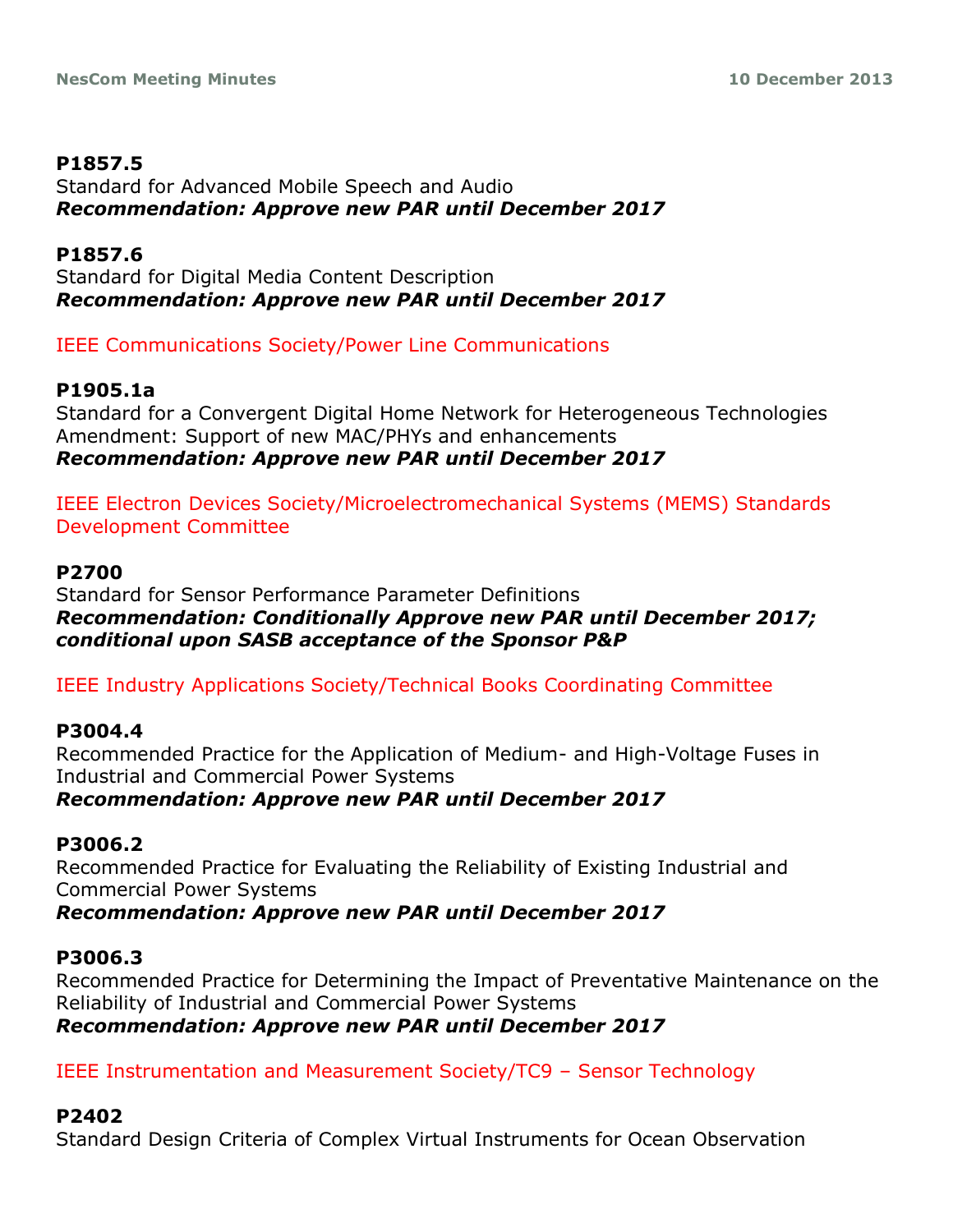## *Recommendation: Approve new PAR until December 2017*

IEEE Power and Energy Society/Stationary Batteries Committee

#### **P2405**

Standard for the Design of Battery Chargers Used in Stationary Applications *Recommendation: Conditionally Approve new PAR until December 2017; conditional upon the receipt of a signed MOU with NEMA*

IEEE Power and Energy Society/Surge Protective Devices/Low Voltage

## **PC62.42.3**

Guide for the Application of Surge-Protective Components in Surge Protective Devices and Equipment Ports – Part 3 Silicon PN-Junction Clamping Diodes *Recommendation: Approve new PAR until December 2017*

#### **PC62.42.4**

Guide for the Application of Surge-Protective Components in Surge Protective Devices and Equipment Ports – Part 4 Thermally Activated Current Limiters *Recommendation: Approve new PAR until December 2017*

#### IEEE Power and Energy Society/Switchgear

#### **PC37.62**

Standard for Pad Mounted, Dry Vault, Submersible Fault, and Overhead Fault Interrupters for Alternating Current Systems up to 38 kV *Recommendation: Approve new PAR until December 2017*

IEEE Power and Energy Society/Transmission and Distribution

#### **P1882**

Guide for Establishing, Benchmarking, and Maintaining a Working Program for Energized Transmission Lines

*Recommendation: Approve new PAR until December 2017*

IEEE Power and Energy Society/Transformers

#### **PC57.13.8**

Standard Requirements for Station Service Voltage Transformers *Recommendation: Approve new PAR until December 2017*

IEEE-SASB Coordinating Committees/SCC20 – Test and Diagnosis for Electronic Systems

**P1641.1a**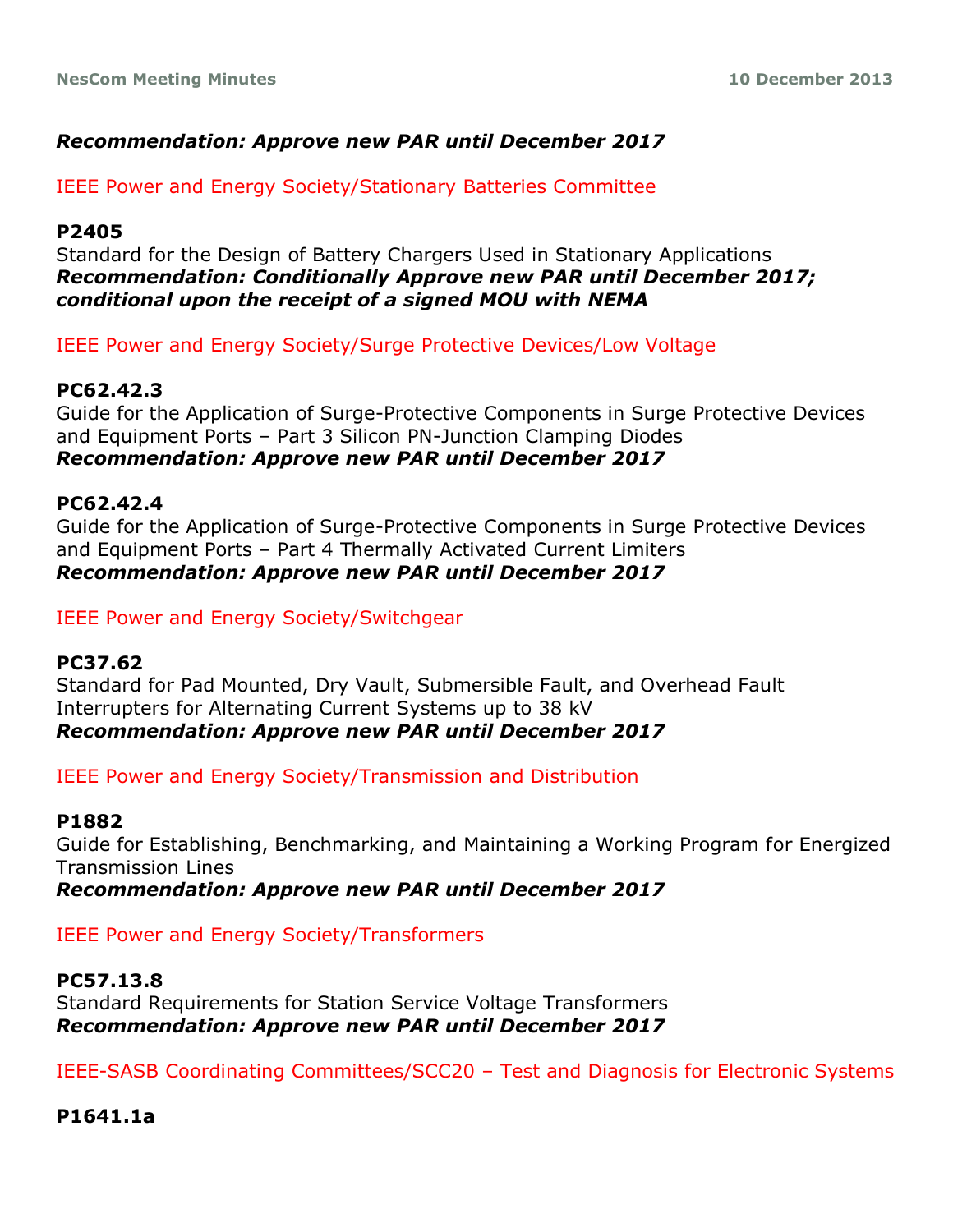Guide for the Use of IEEE Std 1641, IEEE Standard for Signal and Test Definition, Amendment to add Guidelines for producing reusable Test Signal Frameworks (TSFs) for use on platforms utilizing Automatic Test Markup Language (ATML) *Recommendation: Approve new PAR until December 2017*

IEEE-SASB Coordinating Committees/SCC21 – Fuel Cells, Photovoltaics, Dispersed Generation, and Energy Storage

## **P2030.2.1**

Guide for Design, Operation, and Maintenance of Battery Energy Storage Systems, both Stationary and Mobile, and Applications Integrated with Electric Power Systems *Recommendation: Approve new PAR until December 2017*

IEEE Vehicular Technology Society/Intelligent Transportation Systems

#### **P2030.1.1**

Standard Technical Specifications of a DC Quick Charger for Use with Electric Vehicles *Recommendation: Approve new PAR until December 2017. [Vote: Yes=4, No=2, Abstain=2]*

Some participants attended via phone for discussion of P2030.1.1. They are noted in the attendance list.

#### **4.4 PARs for the Revision of Standards**

#### IEEE Computer Society/Design Automation

#### **P1685**

Standard for IP-XACT, Standard Structure for Packaging, Integrating, and Reusing IP within Tool Flows

*Recommendation: Approve PAR for the revision of a standard until December 2017*

IEEE Industry Applications Society/Petroleum & Chemical Industry

#### **P1068**

Standard for the Repair and Rewinding of AC Electric Motors in the Petroleum, Chemical, and Process Industries

*Recommendation: Defer consideration until March 2014*

#### **P80005-1**

Utility Connections in Port – Part 1: High Voltage Shore Connection (HVSC) Systems – General Requirements

*Recommendation: Approve PAR for the revision of a standard until December 2017*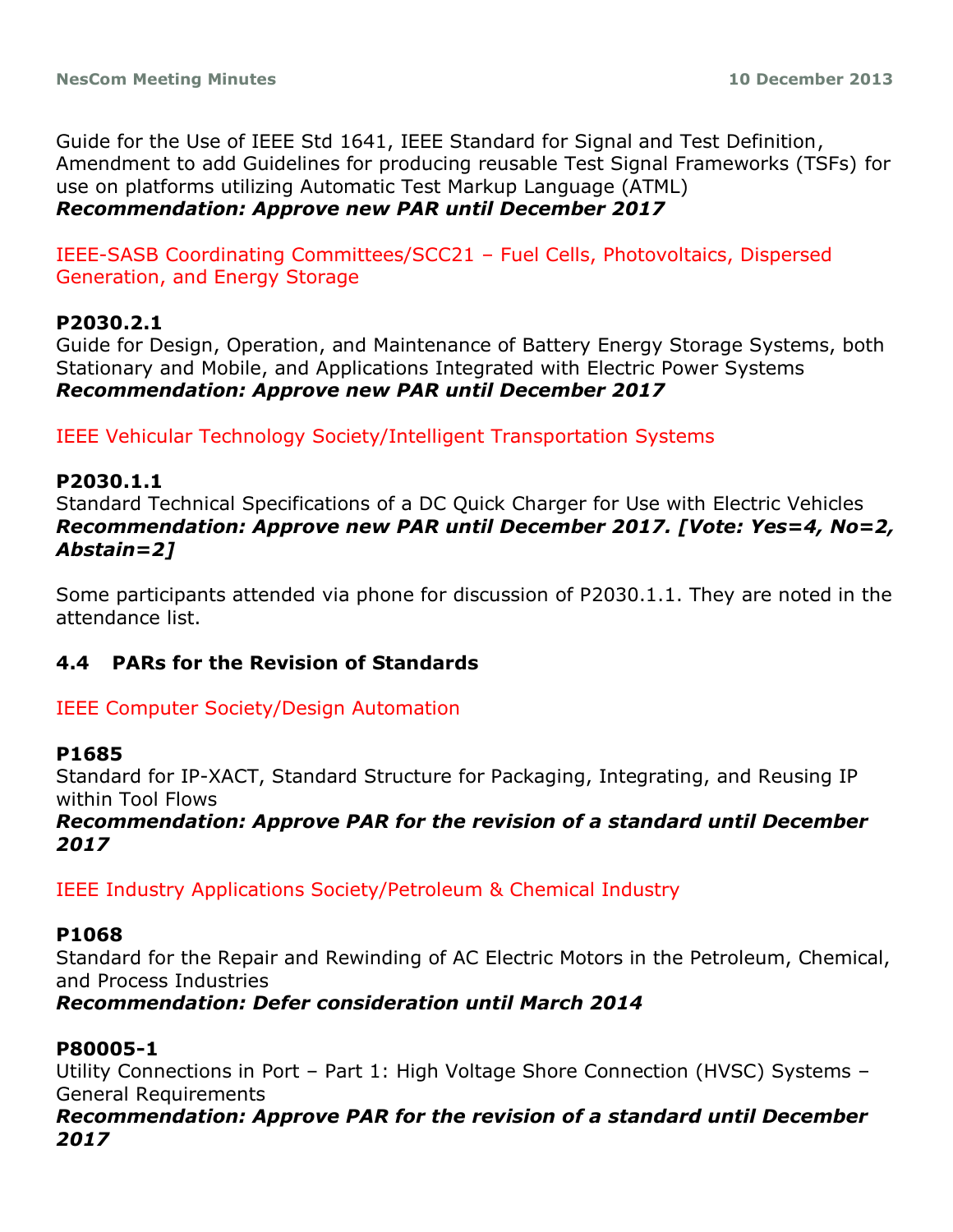#### IEEE Power and Energy Society/Nuclear Power Engineering

## **P60780-323**

Qualification of Electrical Equipment Important to Safety for Nuclear Facilities *Recommendation: Approve PAR for the revision of a standard until December 2017*

IEEE Power and Energy Society/Power System Relaying

## **PC37.116**

Guide for Protective Relay Application to Transmission-Line Series Capacitor Banks *Recommendation: Approve PAR for the revision of a standard until December 2017*

#### **PC57.13.1**

Guide for Field Testing of Relaying Current Transformers *Recommendation: Approve PAR for the revision of a standard until December 2017*

IEEE Power and Energy Society/Surge Protective Devices/High Voltage

#### **PC62.11**

Standard for Metal-Oxide Surge Arresters for AC Power Circuits (>1 kV) *Recommendation: Approve PAR for the revision of a standard until December 2017*

## **5 OLD BUSINESS**

## **5.1 Trial Use Ad Hoc – Balma**

Peter Balma, Ad Hoc Chair, reported.

NesCom accepted the concepts outlined in the report and asked Peter Balma to complete the ProCom Procedural Change Request Form and submit the proposed P&P changes for ProCom consideration.

#### **5.2 PAR Extension Ad Hoc – Winston**

Phil Winston, Ad Hoc Chair, reported. The Ad Hoc did not recommend any actions. The Ad Hoc was disbanded.

Peter Balma also discussed some proposals. Proposal 1 to develop an updated NesCom convention in regards to PARs that are 8 years or older was viewed as a possibility.